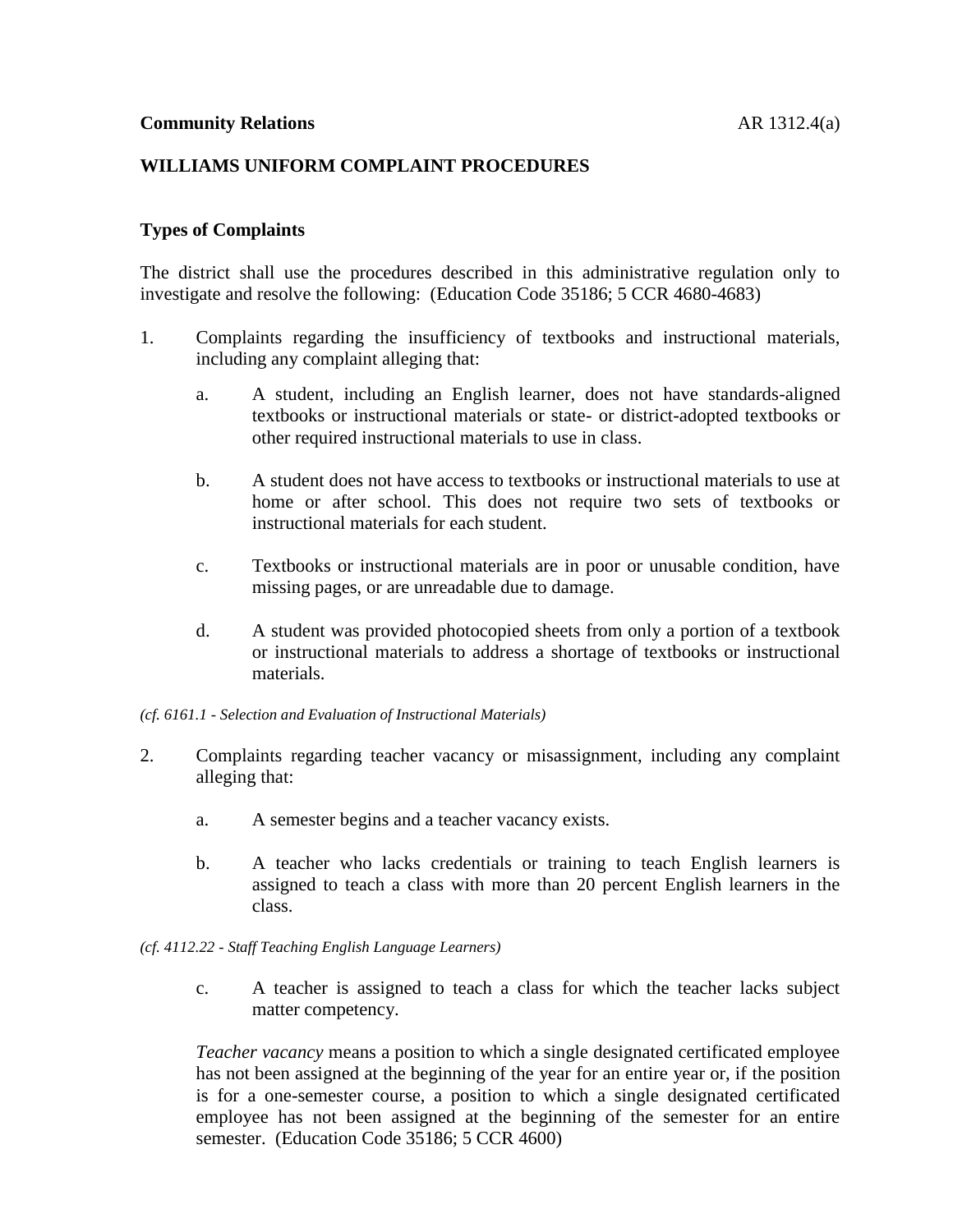*Beginning of the year or semester* means the first day classes necessary to serve all the students enrolled are established with a single designated certificated employee assigned for the duration of the class, but not later than 20 working days after the first day students attend classes for that semester. (5 CCR 4600)

*Misassignment* means the placement of a certificated employee in a teaching or services position for which the employee does not hold a legally recognized certificate or credential or the placement of a certificated employee in a teaching or services position that the employee is not otherwise authorized by statute to hold. (Education Code 35186; 5 CCR 4600)

*(cf. 4112.2 - Certification) (cf. 4113 - Assignment)*

- 3. Complaints regarding the condition of school facilities, including any complaint alleging that:
	- a. A condition poses an emergency or urgent threat to the health or safety of students or staff.

*Emergency or urgent threat* means structures or systems that are in a condition that poses a threat to the health and safety of students or staff while at school, including, but not limited to, gas leaks; nonfunctioning heating, ventilation, fire sprinklers, or air-conditioning systems; electrical power failure; major sewer line stoppage; major pest or vermin infestation; broken windows or exterior doors or gates that will not lock and that pose a security risk; abatement of hazardous materials previously undiscovered that pose an immediate threat to students or staff; structural damage creating a hazardous or uninhabitable condition; or any other condition deemed appropriate. (Education Code 17592.72)

b. A school restroom has not been cleaned, maintained, or kept open in accordance with Education Code 35292.5.

*Clean or maintained school restroom* means a school restroom has been cleaned or maintained regularly, is fully operational, or has been stocked at all times with toilet paper, soap, or paper towels or functional hand dryers. (Education Code 35292.5)

*Open restroom* means the school has kept all restrooms open during school hours when students are not in classes and has kept a sufficient number of restrooms open during school hours when students are in classes. This does not apply when the temporary closing of the restroom is necessary for student safety or to make repairs. (Education Code 35292.5)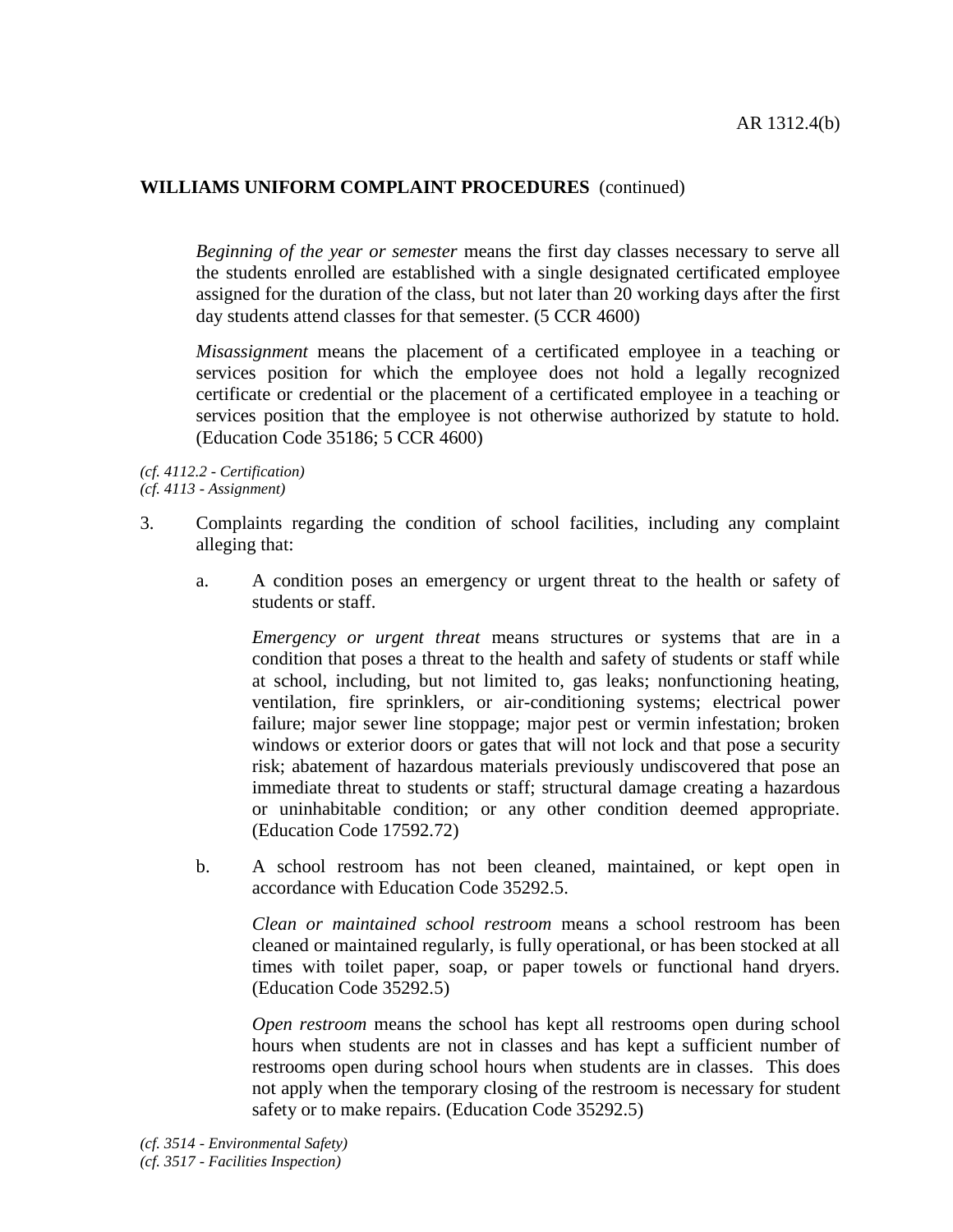## **Filing of Complaint**

A complaint alleging any condition(s) specified in the section "Types of Complaints" above shall be filed with the principal or designee at the school in which the complaint arises. The principal or designee shall forward a complaint about problems beyond his/her authority to the Superintendent or designee in a timely manner, but not to exceed 10 working days. (Education Code 35186; 5 CCR 4680)

## **Investigation and Response**

The principal or designee shall make all reasonable efforts to investigate any problem within his/her authority. He/she shall remedy a valid complaint within a reasonable time period not to exceed 30 working days from the date the complaint was received. (Education Code 35186; 5 CCR 4685)

Complaints may be filed anonymously. If the complainant has indicated on the complaint form that he/she would like a response to the complaint, the principal or designee shall report the resolution of the complaint to him/her at the mailing address indicated on the complaint form within 45 working days of the initial filing of the complaint. At the same time, the principal or designee shall report the same information to the Superintendent or designee. (Education Code 35186; 5 CCR 4680, 4685)

When Education Code 48985 is applicable and the complainant has requested a response, the response shall be written in English and in the primary language in which the complaint was filed. (Education Code 35186)

If a complainant is not satisfied with the resolution of a complaint, he/she has the right to describe the complaint to the Governing Board at a regularly scheduled meeting. (Education Code 35186; 5 CCR 4686)

For any complaint concerning a facilities condition that poses an emergency or urgent threat to the health or safety of students or staff as described in item #3a in the section "Types of Complaints" above, a complainant who is not satisfied with the resolution proffered by the principal or Superintendent or designee may file an appeal to the Superintendent of Public Instruction within 15 days of receiving the district's response. The complainant shall comply with the appeal requirements specified in 5 CCR 4632. (Education Code 35186; 5 CCR 4687)

All complaints and written responses shall be public records. (Education Code 35186; 5 CCR 4686)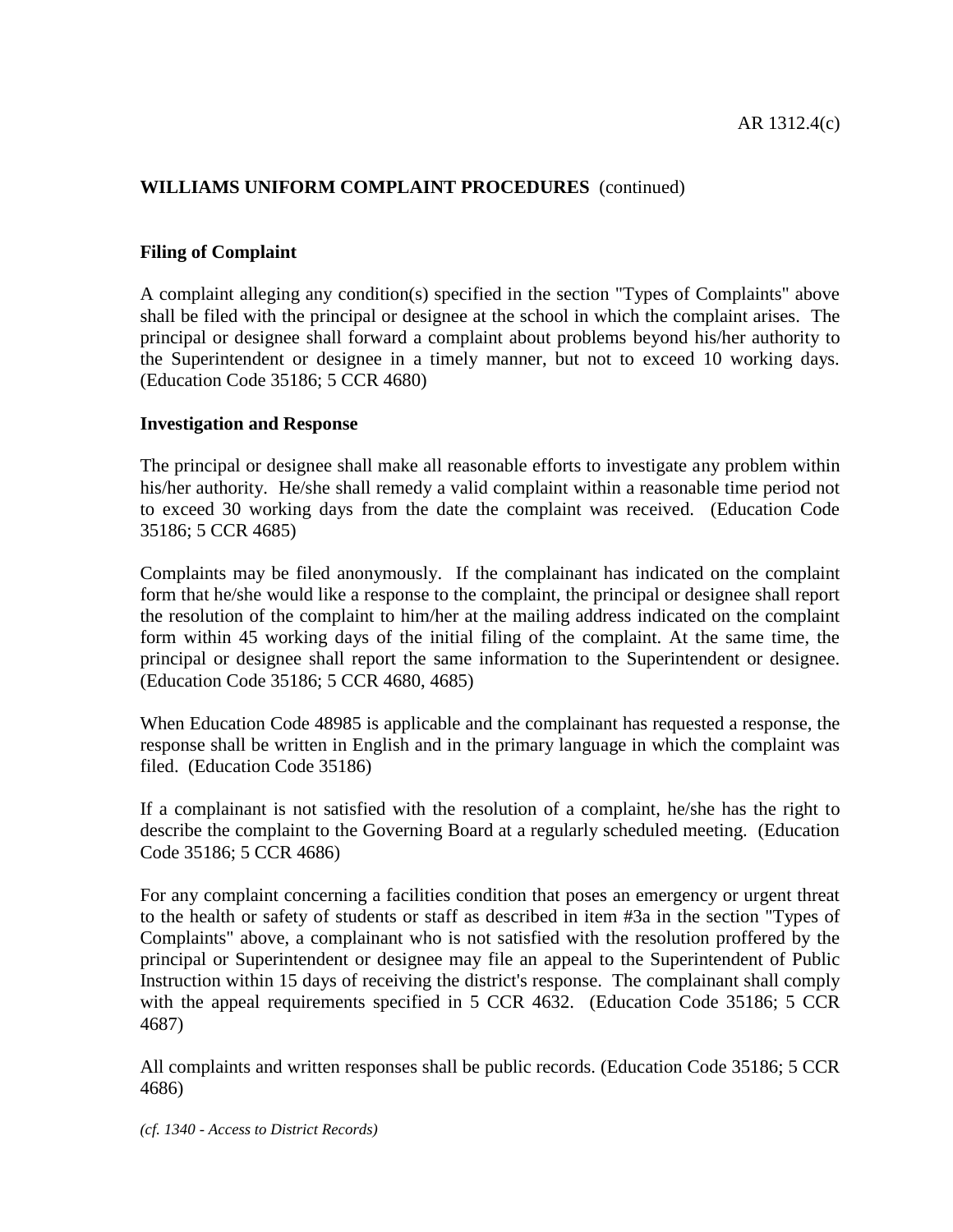### **Reports**

On a quarterly basis, the Superintendent or designee shall report, to the Board at a regularly scheduled public Board meeting and to the County Superintendent of Schools, summarized data on the nature and resolution of all complaints. The report shall include the number of complaints by general subject area with the number of resolved and unresolved complaints. (Education Code 35186; 5 CCR 4686)

### **Forms and Notices**

The Superintendent or designee shall ensure a Williams complaint form is available at each school. However, complainants need not use the district's complaint form in order to file a complaint. (Education Code 35186; 5 CCR 4680)

The Superintendent or designee shall ensure that the district's complaint form contains a space to indicate whether the complainant desires a response to his/her complaint and specifies the location for filing a complaint. A complainant may add as much text to explain the complaint as he/she wishes. (Education Code 35186; 5 CCR 4680)

The Superintendent or designee shall ensure that a notice is posted in each classroom in each school containing the components specified in Education Code 35186. (Education Code 35186)

*Legal Reference: (see next page)*